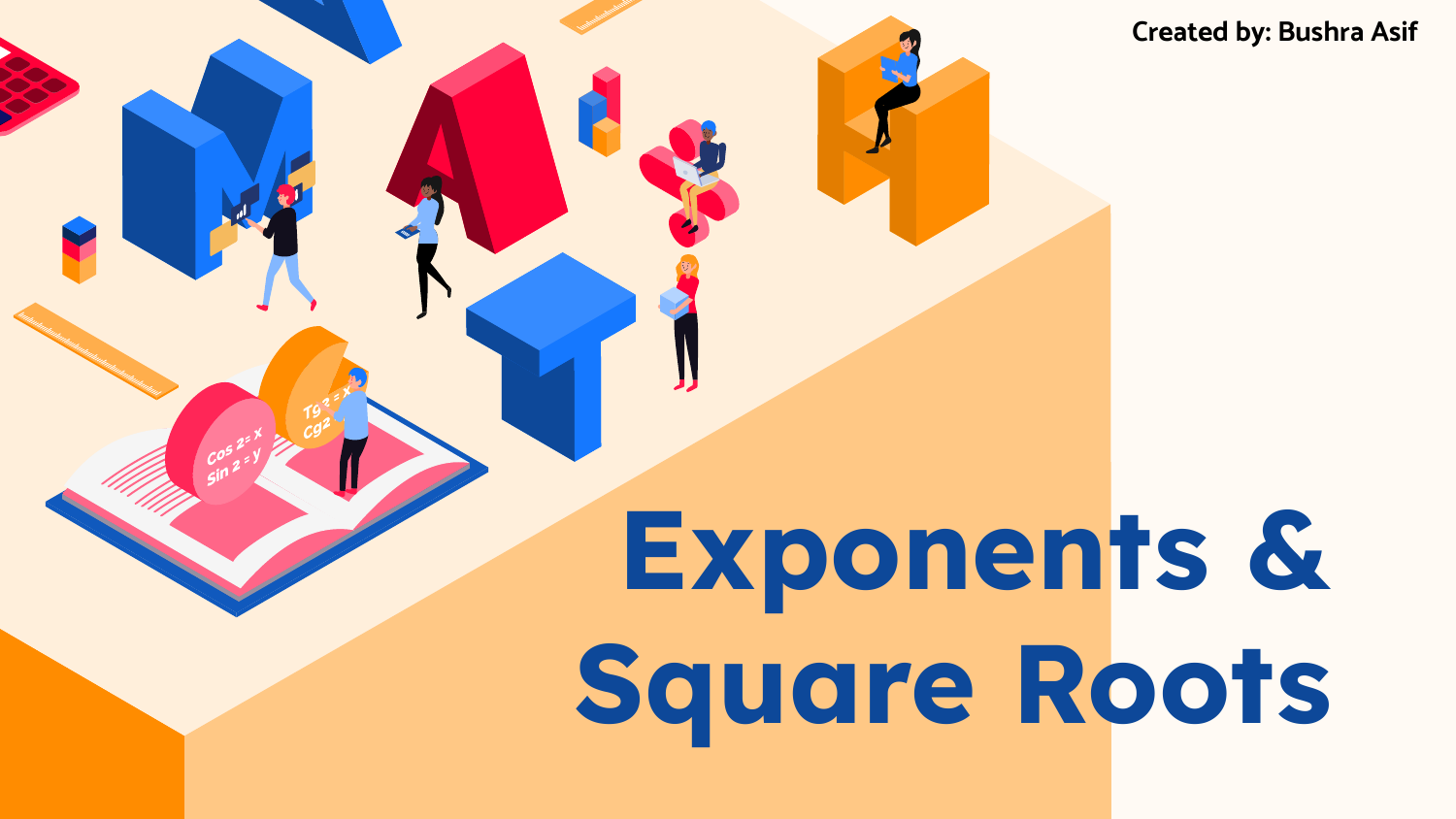## **What are exponents?**

2 2 **Exponents** represent multiplication of the same factor.

**Exponent**: number of times you multiply the base number

**Base number**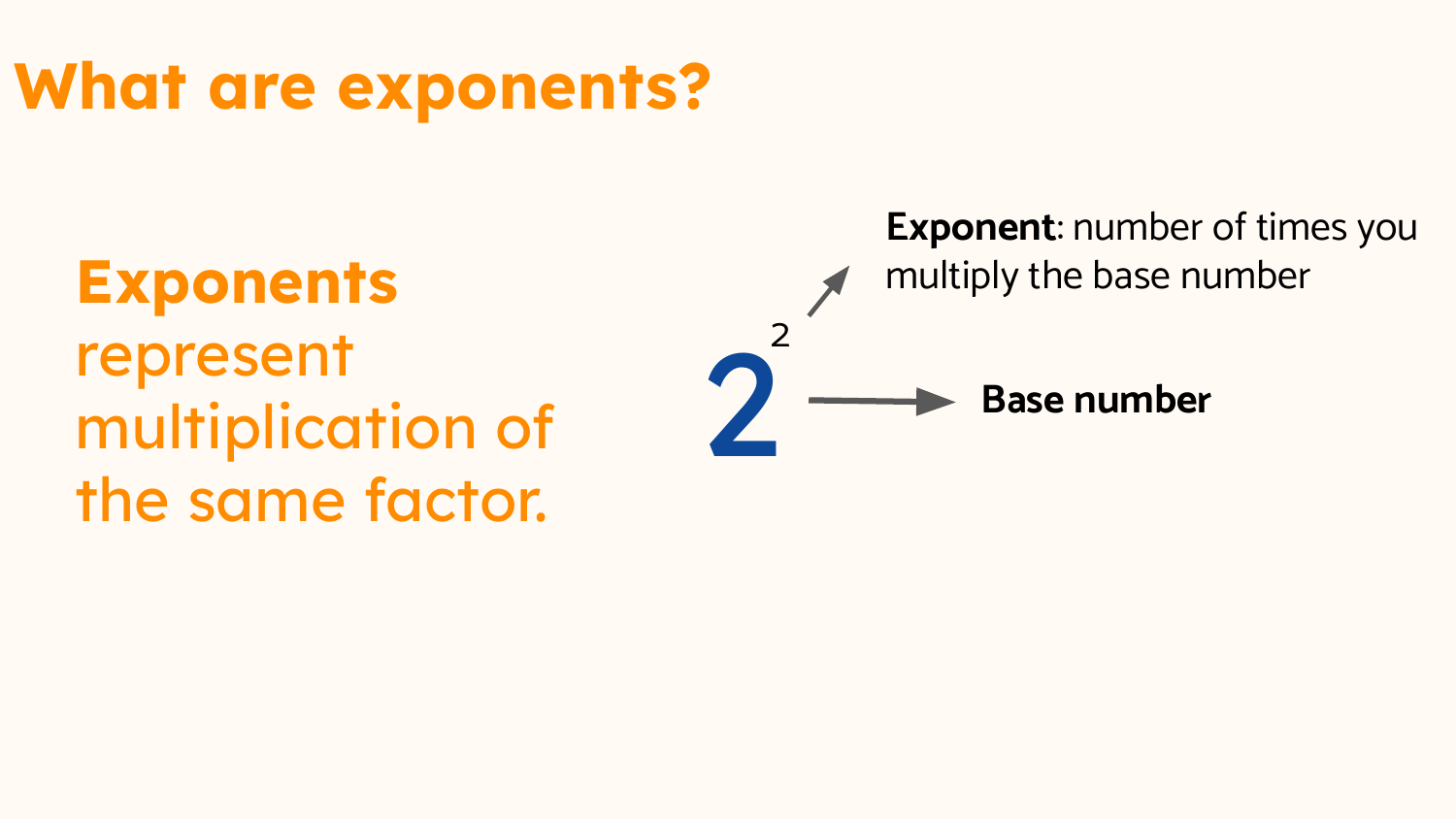## Three to the power of  $2 - 3$ 2

The exponent 2 tells the expression to multiply 3 (base number) two times.  $(3 = 3 \times 3)$ 2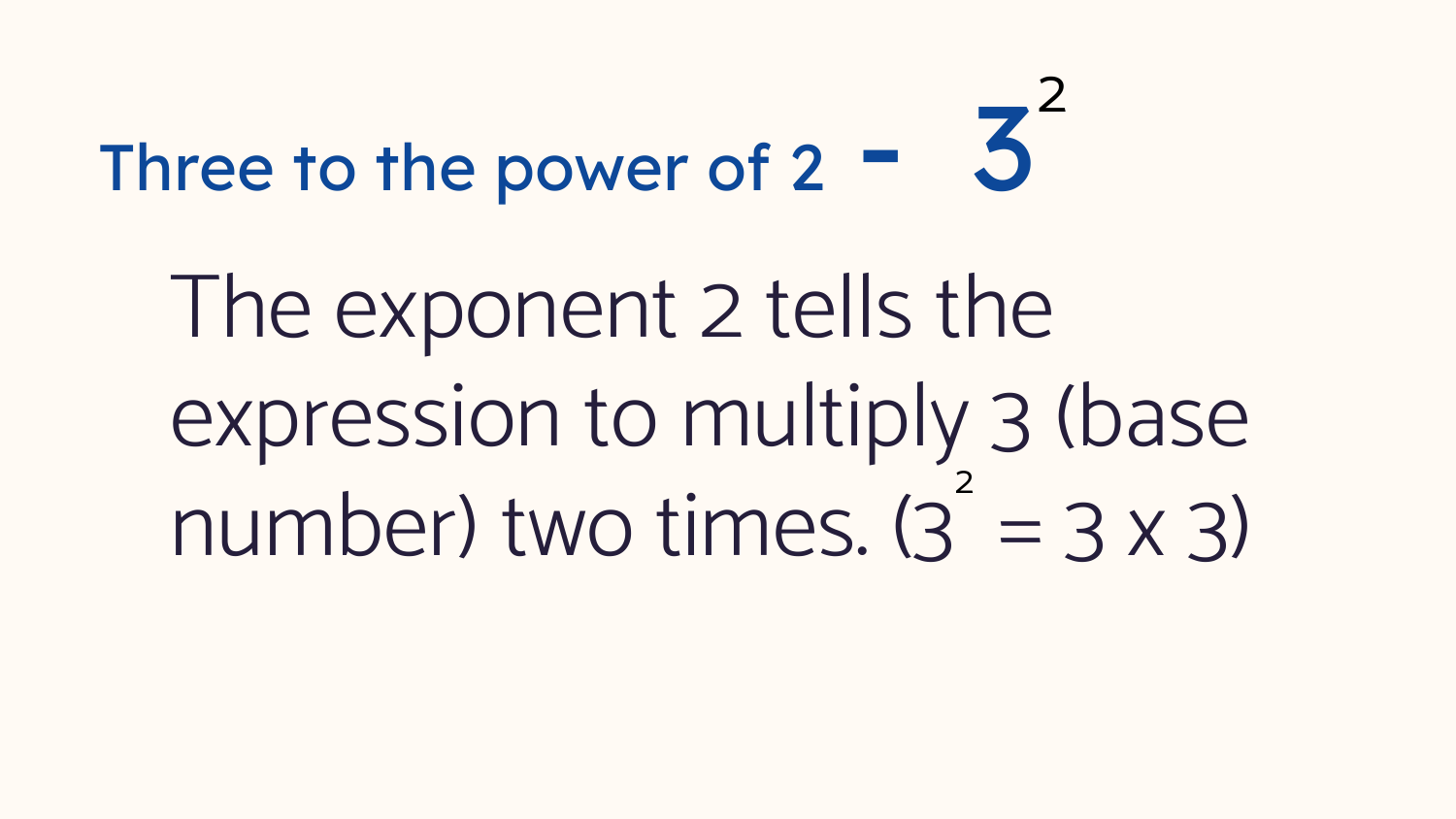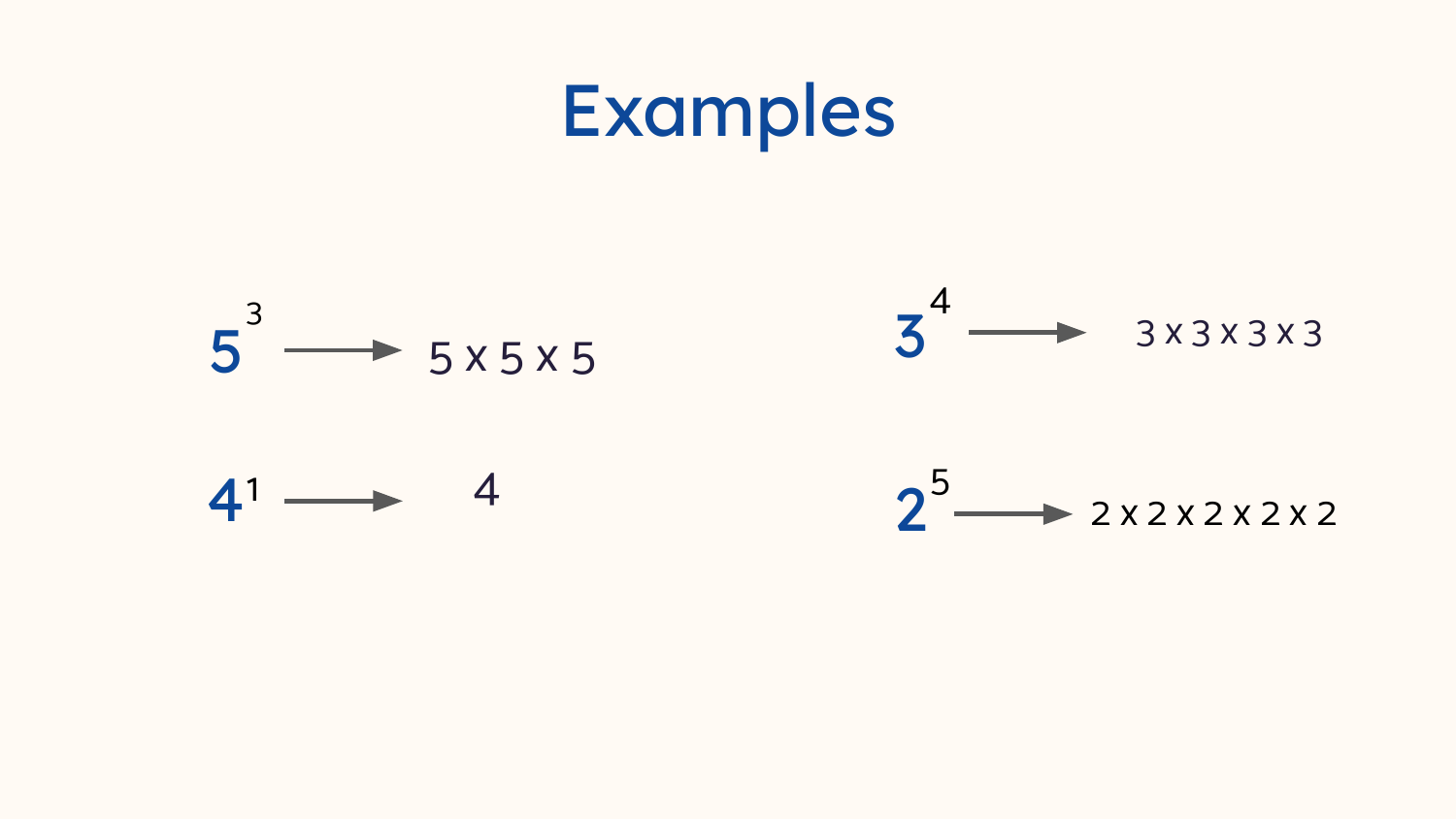# Square Roots

When a number is **multiplied by**  itself the square root of the value is the number.

The square root of 25:

1. Use a **factor tree** 

2. 25

3. Square root of 25 = 5  $5$  5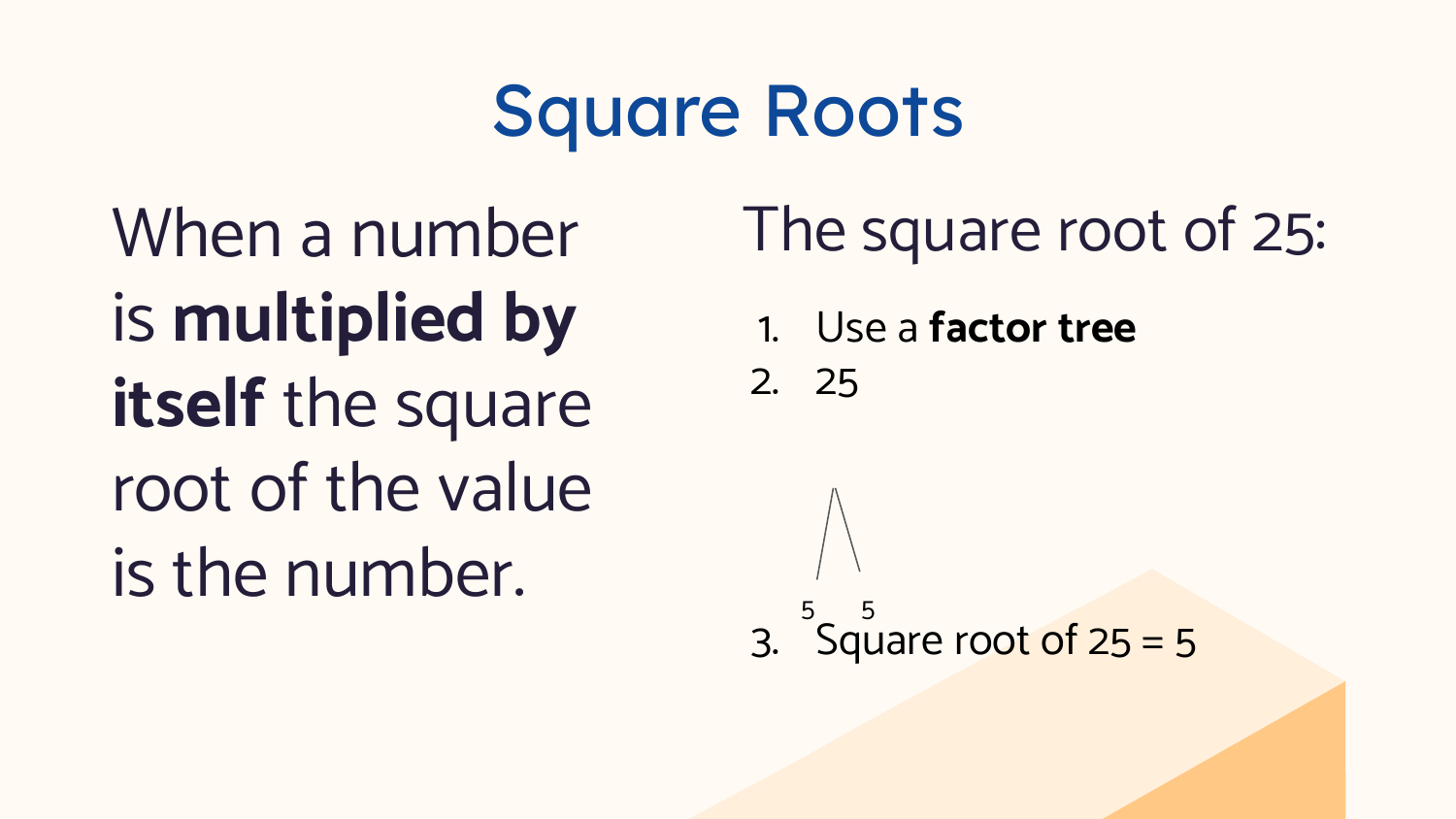## Examples

#### What is the square root of 16?

 $4 \times 4 = 16$ Square root of 16 is **4**

#### What is the square root 9?

 $3 \times 3 = 9$ Square root of 9 is **3** 

What is the square root of 4

 $2 \times 2 = 4$ Square root of 4 is **2**

What is the square root of 100?

 $10 \times 10 = 100$ Square root of 100 is **10**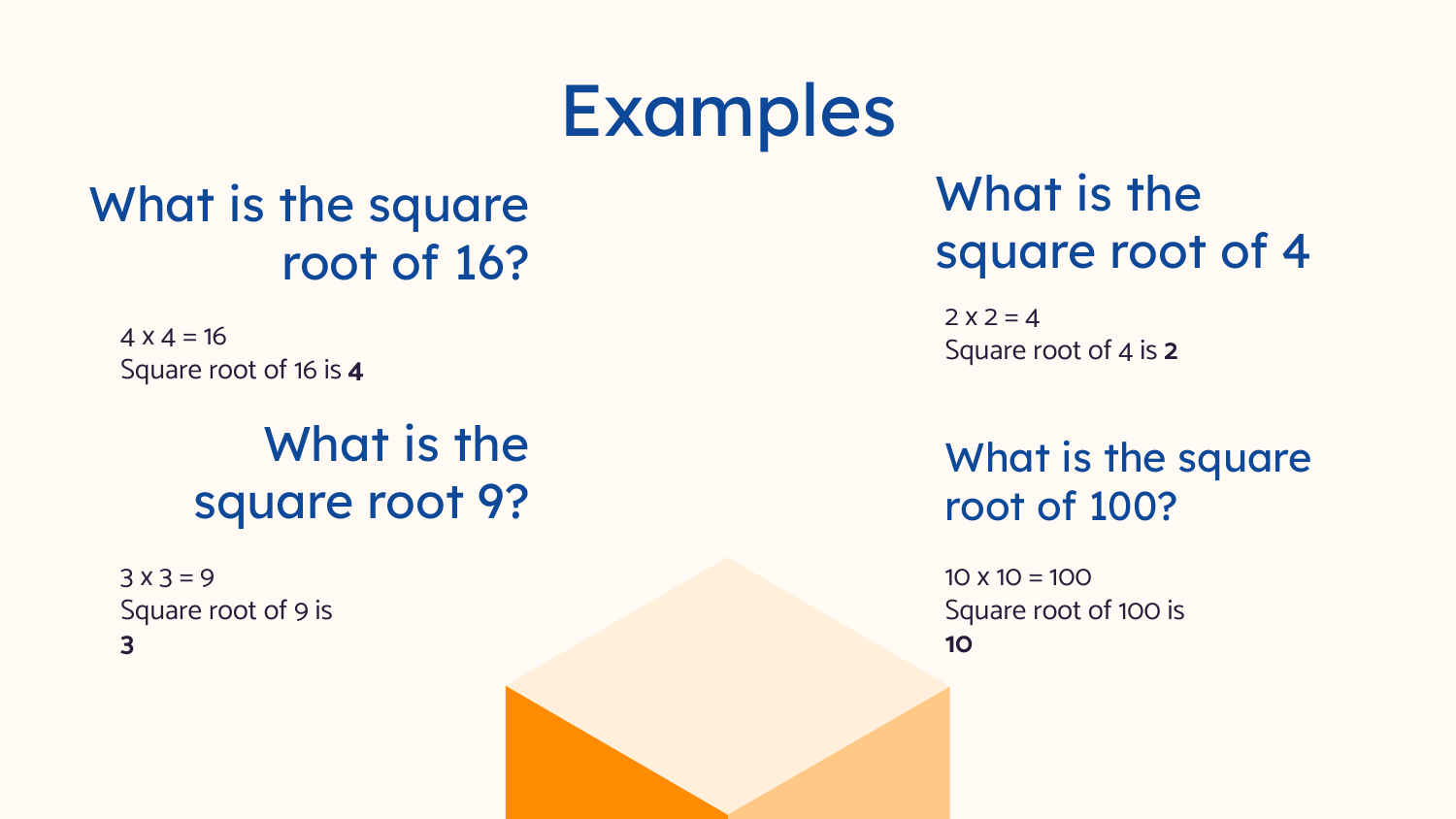# Practice Problems

1. What is the square root of 49?

$$
5. \, 4^4
$$

 $2.8$ 3

6. What is the square root of 81?

### $3.9<sup>4</sup>$

4. What is the square root of 64?